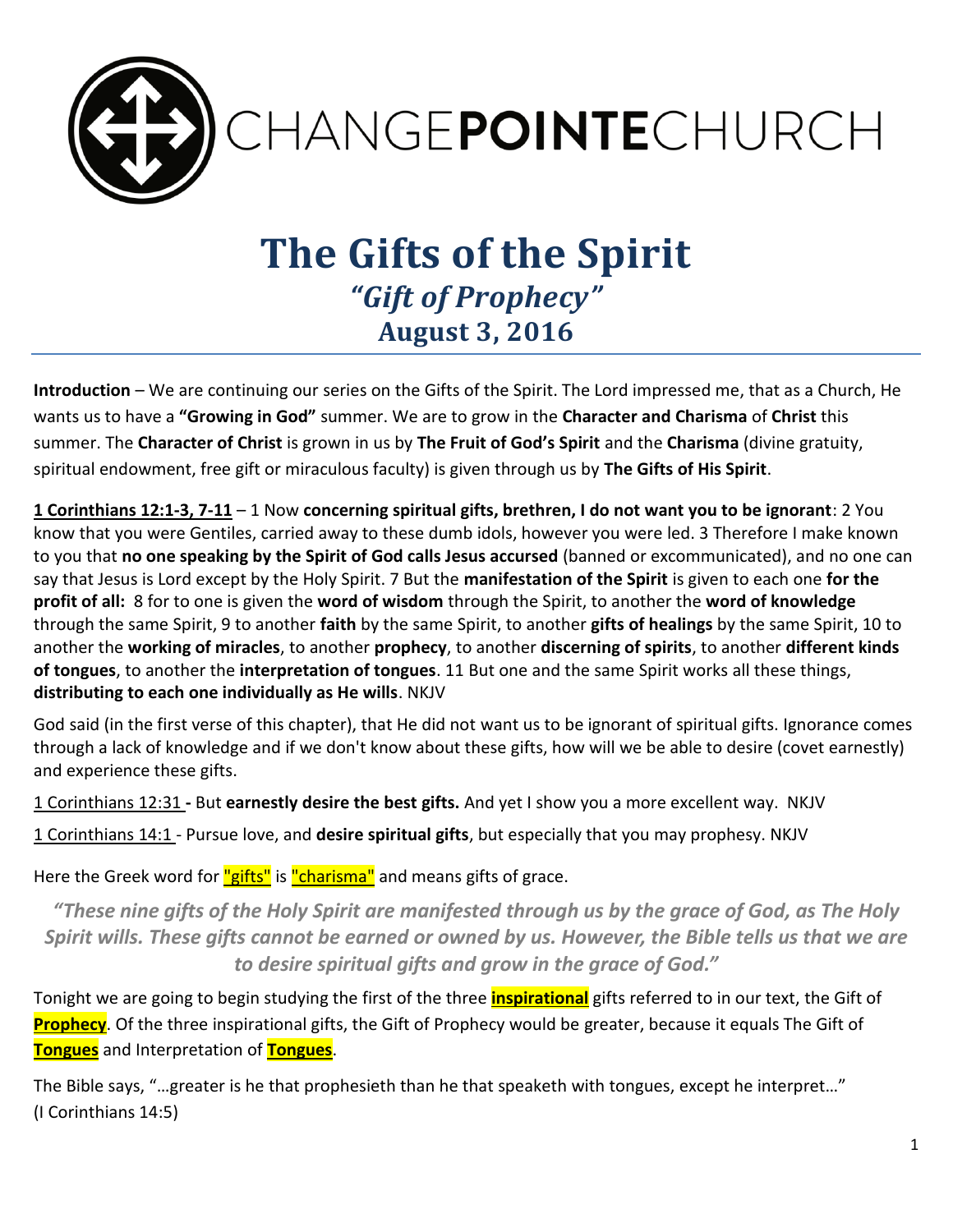- **I.** There are **Nine** Gifts that are divided into **three** categories
	- **A. There are three revelation gifts, they reveal something**
		- **1. Word of Wisdom**
		- **2. Word of Knowledge**
		- **3. Discerning of Spirits**
	- **B. There are three Power Gifts, they do something** 
		- **1. Gift of Faith**
		- **2. Gifts of Healings**
		- **3. Working of Miracles**
	- **C. There are three Vocal Gifts, they say something**
		- **1. Gift of Prophecy**
		- **2. Divers kinds of Tongues**
		- **3. Interpretation of Tongues**

## **II. How are the Gifts of the Spirit are Distributed**

A. According to the **Will of** God

B. **1 Corinthians 12:11** - But one and the same **Spirit** works all these things, **distributing to each one individually as He wills**. NKJV

- **C.** To those who earnestly **Desire** them.
- D. **1 Corinthians 12:31 -** But **earnestly desire the best gifts**. And yet I show you a more excellent way.

# **III. The Gift of Prophecy**

- **A.** The Gift of Prophecy is a **supernatural** utterance in a known tongue**.**
- **B.** Remember, the Gifts of the Spirit are **supernatural,** not natural**.**

**C. Prophecy** means to flow forth**.** It also carries with it the thought; to bubble forth like a fountain, to let drop, to lift up, to tumble forth and to spring forth**.**

- **D.** The Greek word that is translated **"prophesy,"** means to speak for another**.**
- **E.** Prophesy can mean to speak for God or to be His **spokesman.**

**1 Corinthians 14:1-5, 39-40 -** Pursue love, and desire spiritual gifts, **but especially that you may prophesy**. 2 For **he who speaks in a tongue does not speak to men but to God**, for no one understands him; however, in the spirit he speaks mysteries. 3 **But he who prophesies speaks edification and exhortation and comfort to men.** 4 **He who speaks in a tongue edifies himself**, but **he who prophesies edifies the church**. 5 **I wish you all spoke with tongues, but even more that you prophesied**; **for he who prophesies is greater than he who speaks with tongues, unless indeed he interprets, that the church may receive edification**.

39 Therefore, brethren, **desire earnestly to prophesy, and do not forbid to speak with tongues**. 40 Let all things be done decently and in order. NKJV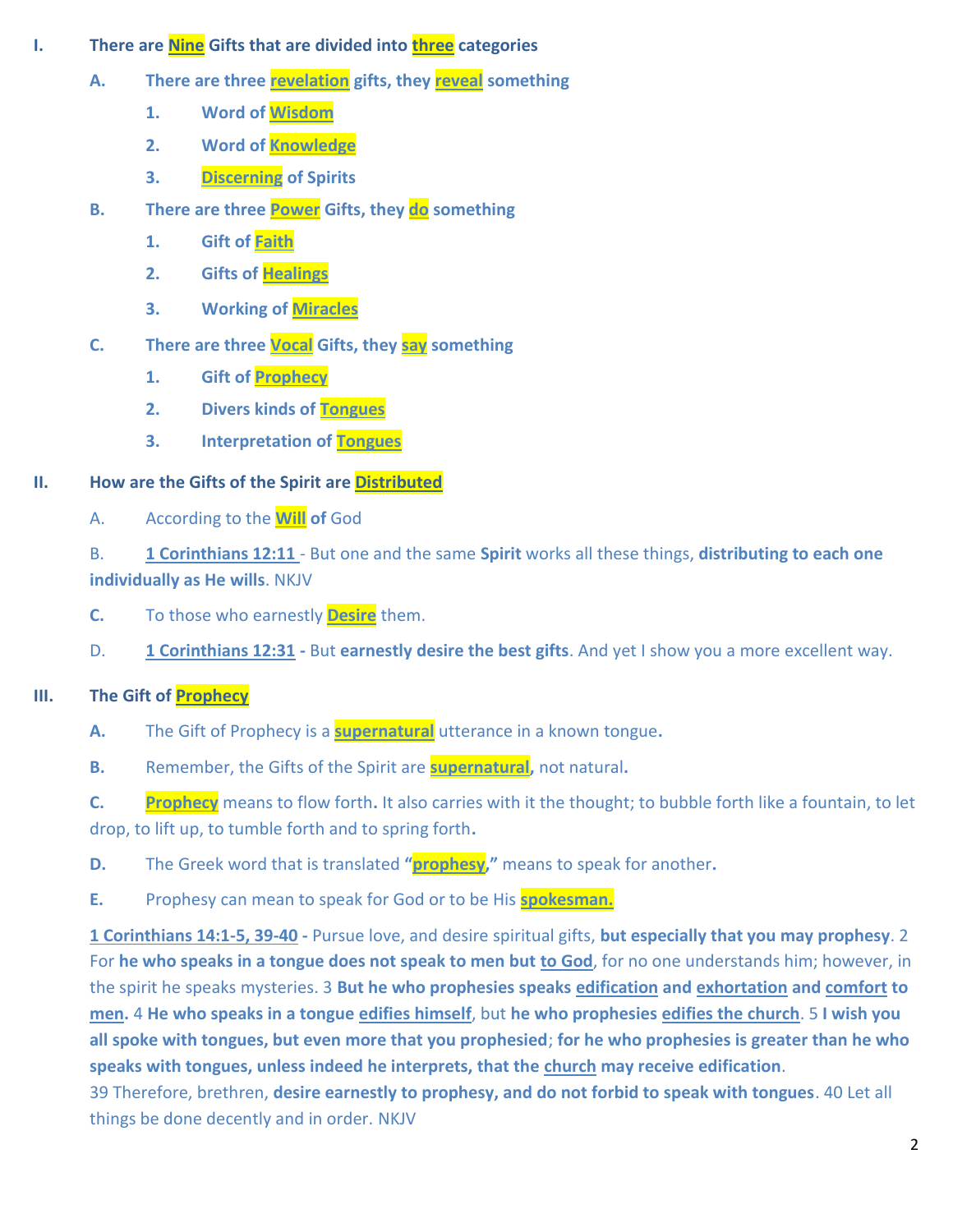## **IV. The Gift of Prophecy vs. the Office of a Prophet**

A. The gift of the Spirit called the Gift of **Prophecy** referred to in **I Corinthians 12:10** (…to another prophecy…), is not the same as the fivefold ministry gift of the **Prophet** referred to in Ephesians 4. **Ephesians 4:11** – And He Himself gave some to be apostles, some **prophets**, some evangelists, and some pastors and teachers, NKJV

**B.** The Gift of **Prophecy** mentioned in **I Corinthians 12 10** is for **Edification, Exhortation and Comfort.** 

**C.** The gift of **Prophecy** carries with it no **revelation** is it used primarily for **inspiration.** 

**D.** The Office of the **Prophet** carries with it **revelation** or foretelling through the vehicle of **prophecy.** 

E. The office of a **Prophet** normally has at least two of the **revelation** gifts (Word of Wisdom, Word of Knowledge or Discerning of Spirits) operating through their ministry on a consistent basis.

**F.** We can all **prophecy** as the Holy Spirit divides that gift of the spirit unto us, but when a **Prophet** is prophesying, it carries with it more **authority** than the spiritual gift of prophecy given through the laity.

G. The Office of a Prophet in the **Old** Testament is different from the office of a Prophet in the **New** Testament.

H. In the **Old** Testament **Prophets** when they were prophesying essentially **foretold** things that were to come to the people by God. This was because the Holy Spirit was not yet living within the Born Again believer so; the Holy Spirit would move upon the Prophets to give guidance to the people.

**I.** In the New Testament the Office of a **Prophet** when they are prophesying it is essentially **forthtelling.** That is making public or bearing witness to what the Holy Spirit is speaking to their spirit, giving confirmation to a person about what God is leading them to do.

## **V. The Gift of Prophecy is more than Preaching**

A. The Spiritual Gift of **Prophecy** isn't **Preaching**, although when a person who is preaching begins to speak things spontaneously from their spirit that they have no knowledge of, that could very well be a the Gift of Prophecy in manifestation.

B. To **preach** means; to proclaim to announce to cry or to tell. Preaching is declaring the gospel message causing people's hearts to be pricked and faith to come so that they may receive and respond to the gospel.

C. To **Prophecy** means to Edify, Exhort or Comfort people by the Spirit of God getting their attention.

D. People are not saved by the foolishness of **Prophecy**, but rather by the foolishness of **Preaching**.

**E. 1 Corinthians 1:21 – "**For after that in the wisdom of God the world by wisdom knew not God, it pleased God **by the foolishness of preaching to save them that believe"**. KJV

## **VI. New Testament Example of the Gift of Prophesy**